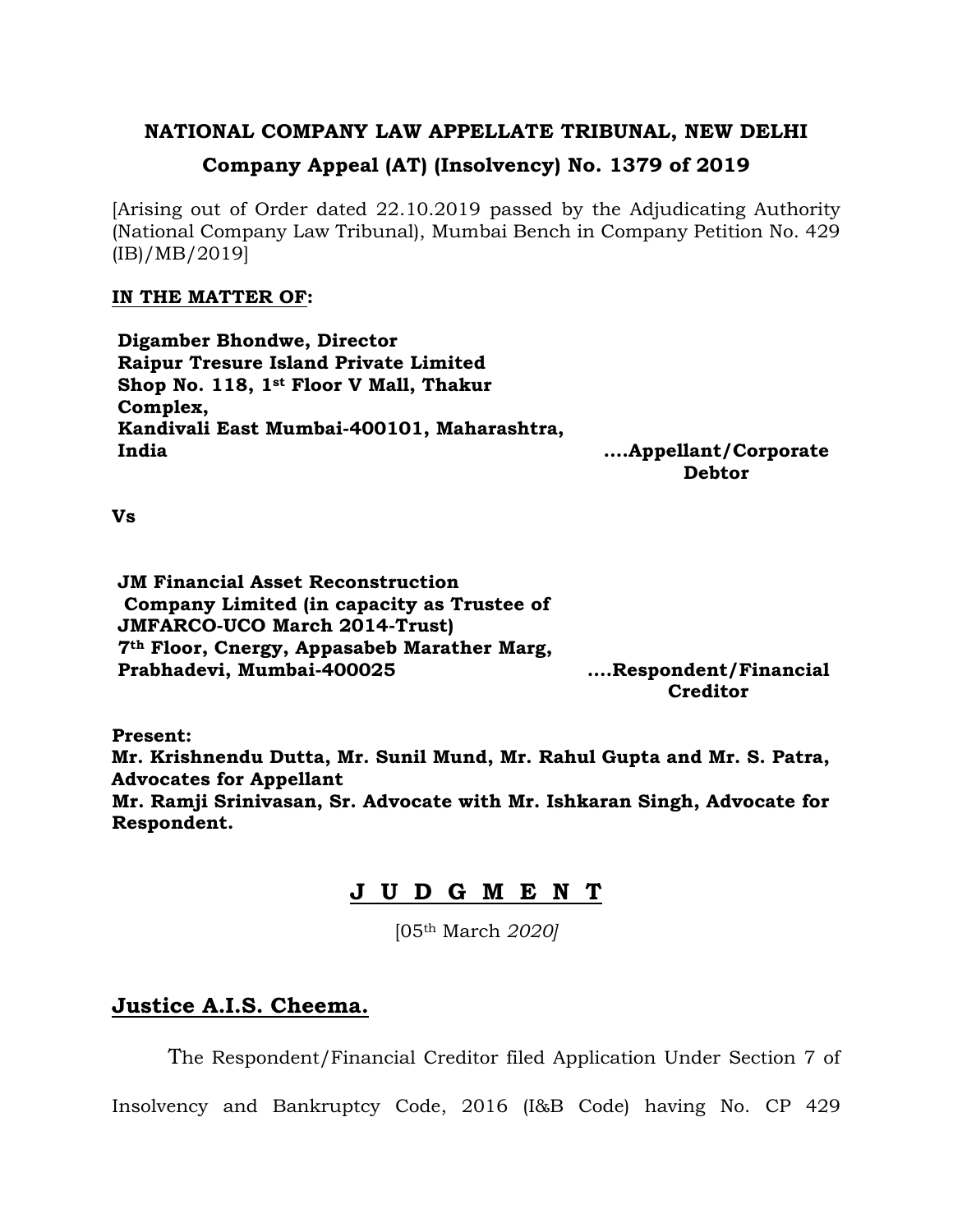(IB)/MB/2019 before Adjudicating Authority (NCLT Mumbai Bench). The Application was admitted by the Adjudicating Authority by impugned Order dated 22nd October, 2019, against Corporate Debtor "Raipur Treasure Island Pvt. Ltd." and hence the present Appeal by Director of the suspended Board of Corporate Debtor.

2. Facts necessary for decision of the present Appeal need to be stated. The Financial Creditor/Respondent claimed before the Adjudicating Authority that it is assignee of UCO Bank (The Original Lender). The UCO Bank had extended financial assistance to the Corporate Debtor by way of loan of Rs. 75 Crores, for developing Shopping Mall and Office Complex at Raipur. There was default in repayment of the Loan. Original Application No. 225 of 2013 was filed before Debt Recovery Tribunal, Jabalpur (DRT) which allowed the claim of the Financial Creditor and held that the Corporate Debtor was liable to pay Rs. 85,94,62,955.00 with interest from the date of filing of Original Application dated 28th September, 2013 till realization. The application under Section 7 was filed on the basis of such final order dated 22.10.2016 (Annexure A-5 Page 45) passed by DRT which issued Recovery Certificate in the nature of decree under Section 19(22) of "Recovery of Debts Due to Banks and Financial Institutions Act 1993".

3. Before the Adjudicating Authority, the Corporate Debtor raised dispute of limitation claiming that the loan was made in 2013 and the Application which is filed based on order dated 22.10.2016 was time barred when the Application came to be filed on 07th January, 2019. The Adjudicating Authority however,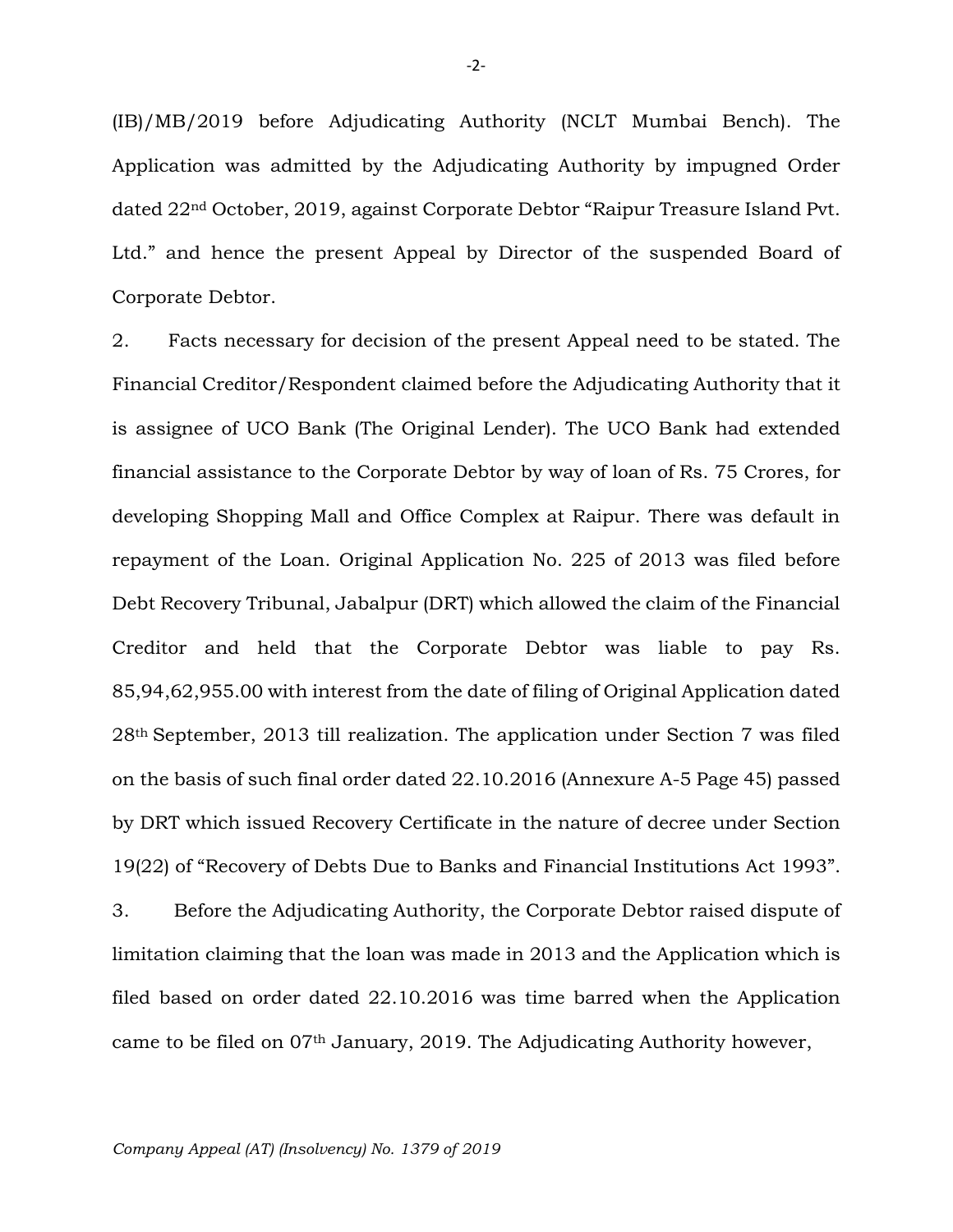recorded that the Application was based on the order dated 22.10.2016 and thus was within limitation. Thus, the Application came to be admitted. 4. The present Appeal claims that the Account of Corporate Debtor was declared as NPA on 30.06.2013 vide notice dated 07<sup>th</sup> August, 2013 (Annexure A-3) (Page 38) which was issued by UCO Bank and Action was initiated under Section 13 (2) of "Securitization and Reconstruction of Financial Assets and Enforcement of Security Interest Act, 2002" **(SARFAESI Act).** The notice (Annexure A-3) stated that the Account had become NPA on 30th June, 2013. The Appellant claims that the Original Application came to be filed before DRT on 30th September, 2013. The Corporate Debtor had contested the notice under Section 13(2) of the SARFAESI Act and still the Bank went ahead to file Original Application No. 225 of 2013 and the order passed by DRT is ex parte. The application filed under Section 7 of I&B Code dated 17th January, 2019 is time barred keeping in view, the date of NPA dated 30<sup>th</sup> June, 2013.

5. The Learned Counsel for the Appellant has referred to Judgment in the matter of **"Sh G Eswara Rao Vs. Stressed Assets Stabilisation fund",** Company Appeal (AT) Insolvency No. 1097 of 2019 dated  $07<sup>th</sup>$  February, 2020 and has submitted that the Application under Section 7 of I&B Code is required to be filed within 3 years of Account becoming NPA. It is stated that the Application filed on the basis of order of DRT OA No. 225/2013 cannot save limitation with regard to Account which had become NPA on 30th June, 2013. The Learned Counsel referring to the judgement in the matter of "Sh G Eswara Rao" (Supra)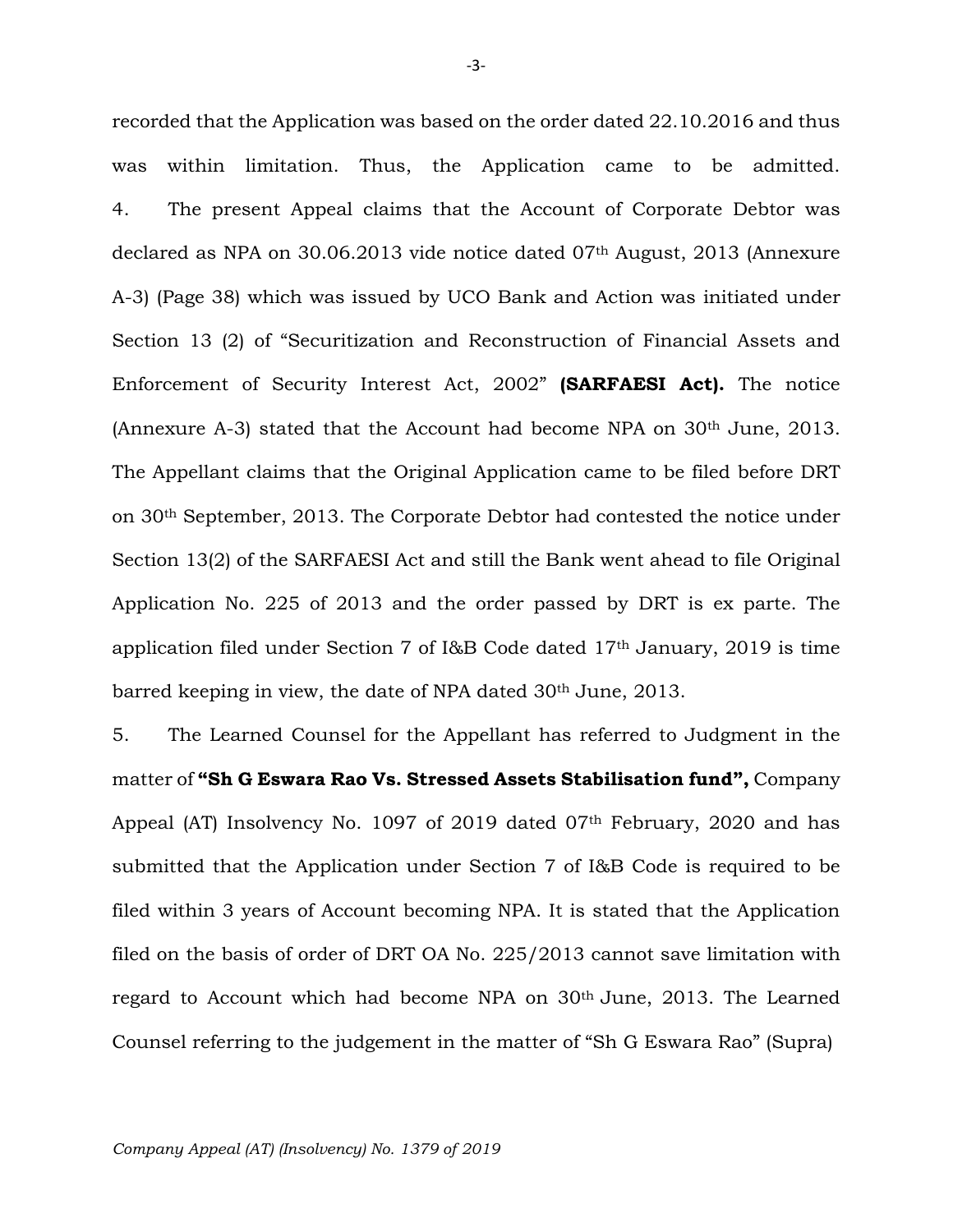stated that the other Hon'ble Bench of this Tribunal has specifically considered question as under:

> *"ii. Whether the order of Decree passed by the Debts Recovery Tribunal-I, Hyderabad on 17th August, 2018 can be taken into consideration to hold that application under Section 7 of the I & B Code is within period of three years as prescribed under Article 137 of Limitation Act 1963"?*

6. The Learned Counsel stated that after elaborate discussion, this Tribunal has concluded that a Decree cannot be executed by resorting to Application under Section 7 and the debt does not become in default when Judgment and Decree is passed by DRT.

7. A perusal of the Judgment in the matter of "Sh G Eswara Rao" shows that in that matter also the Appellant for Corporate Debtor claimed that the period of 3 years was required to be counted from date of default or when Account became NPA while the Financial Creditor claimed that it should be counted from date of Decree passed by DRT. In that matter also it appears that the Application under Section 7 was based on the date of Decree and order of DRT and default was calculated accordingly. This Tribunal considered provisions of Section 18 of Limitation Act. One ground was raised in that matter to save limitation by relying on Balance-sheet. This is not the ground before us and we are not entering into that aspect. This Tribunal in Judgment of "Sh G Eswara Rao" referred to the Judgments of Hon'ble Supreme Court of India in the matter of **"B.K. Educational Services Pvt. Ltd. Vs. Parag Gupta and Associates", (2019)11 SCC 633,** and Judgement in the matter of **"Vashdevo R. Bhojwani VS.**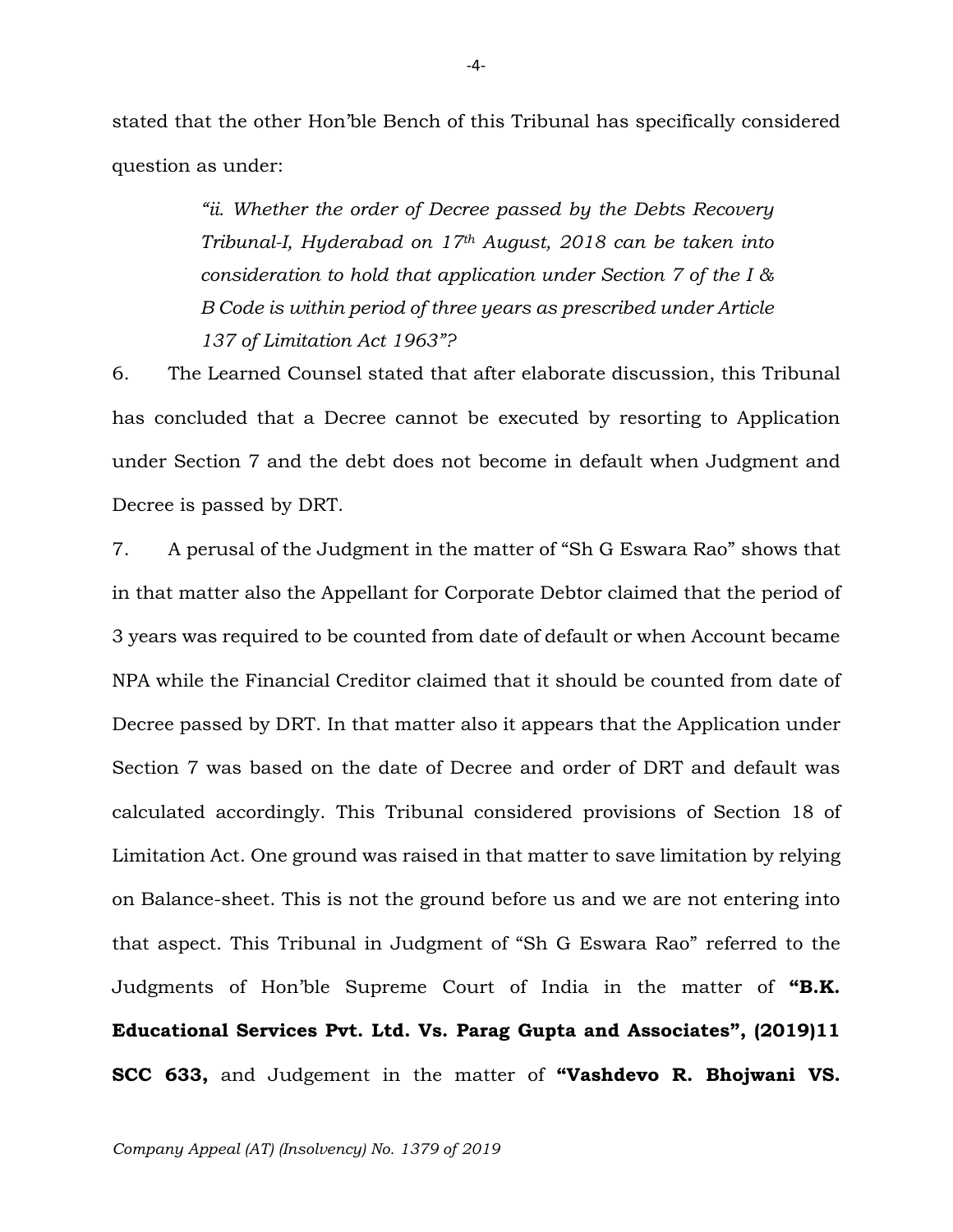**Abhyudaya Co-operative Bank Limited and Another" (2019) 9 SCC 158.** Reference was made to Judgment in the matter of "**Jignesh Shah and Another Vs. Union of India and Another" 2019 10 SCC 750,** and portions from the said judgment were reproduced. Similarly a reference was made to Judgment in the matter of **"Gaurav Hargovindbhai Dave Vs. Asset Reconstructions Company (India) Limited and Another"- (2019) 10 SCC 572,** It was noted that in the matter of Gaurav Hargovindbhai Dave, the Bank had filed two OAs before DRT to recover the total debt and that Hon'ble Supreme Court had found that there was default and as the Account was declared NPA on  $20<sup>th</sup>$  July,  $2011$  in the matter, the Application under Section 7 was barred by limitation. This Tribunal also reproduced relevant portions from the judgment of "Gaurav Hargovindbhai Dave" (Supra) also. It was noted that in view of the Judgments of Hon'ble Supreme Court, for Application under Section 7 of the Code, Article 137 of Limitation Act 1963 will apply. After reference to the Judgments, it was observed by this Tribunal in "Sh G Eswara Rao" (Para 24) as under:

> *"24. In the present case, the 'Corporate Debtor' defaulted to pay prior to 2004, due to which O.A. No. 193 of 2004 was filed by Respondent ('Financial Creditor'). A Decree passed by the Debts Recovery Tribunal or any suit cannot shift forward the date of default. On the other hand, the judgment and Decree passed by Debts Recovery Tribunal on 17th August, 2018, only suggests that debt become due and payable. It does not shifting forward the date of default as Decree has to be executed within a specified period. It is not that after passing of judgment or Decree, the default takes place immediately, as recovery is permissible, all the debits in terms of judgment and*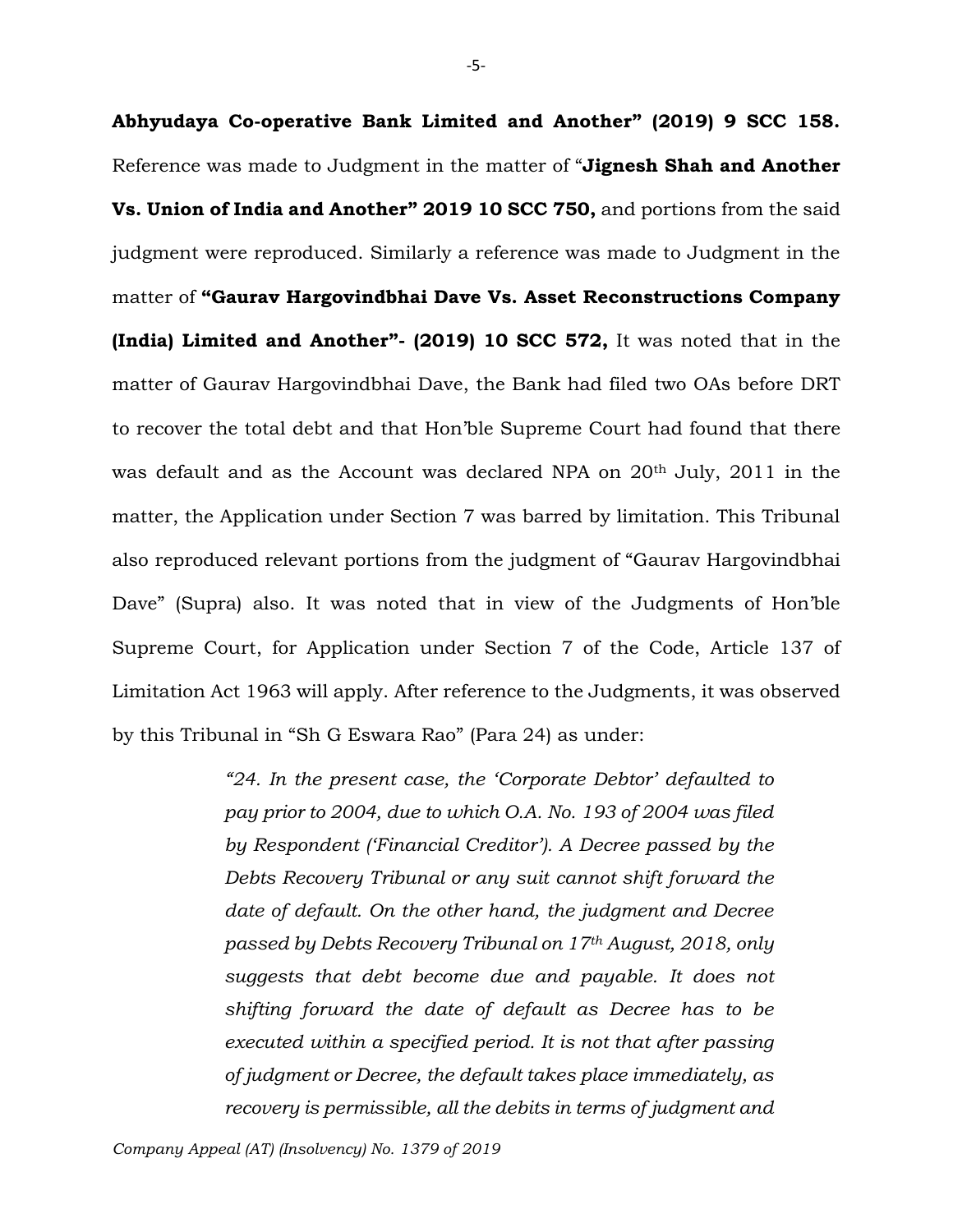*Decree dated 17th August, 2018 with pendent lite and future interest at the rate of 12% per annum could have been executed only through an execution case".*

8. Thereafter, in "Sh G Eswara Rao" reference was made to judgment in the matter of "**Binani Industries Limited VS Bank of Baroda & Anr".** Company Appeal (AT) Insolvency No. 82 of 2018 dated 14th November, 2018 passed by this Tribunal to observe that 'Corporate Insolvency Resolution Process' is not a recovery proceeding. The judgement has then held:

> *"26. By filing an application under Section 7 of the I&B Code, a Decree cannot be executed. In such case, it will be covered by Section 65 of the I&B Code, which stipulates that the insolvency resolution process or liquidation proceedings, if filed, fraudulently or with malicious intent for any purpose other than for the resolution of insolvency, or liquidation, attracts penal action.*

> *27. The Adjudicating Authority (National Company Law Tribunal) has failed to consider the aforesaid fact and wrongly held that the date of default took place when the judgment and Decree was passed by Debts Recovery Tribunal on 17th August, 2018.*

> *28. As noticed above, in absence of any acknowledgement under Section 18 of the Limitation Act, 1963, the date of default/NPA was prior to 2004 and does not shift forward, therefore, the period of limitation for moving application under Section 7 of the I&B Code was for three years, if counted, to be completed in the year 2007. As date of passing of Decree is not the date of default, we hold that the application under Section 7 of the I&B Code was barred by limitation, though the claim may not be barred".*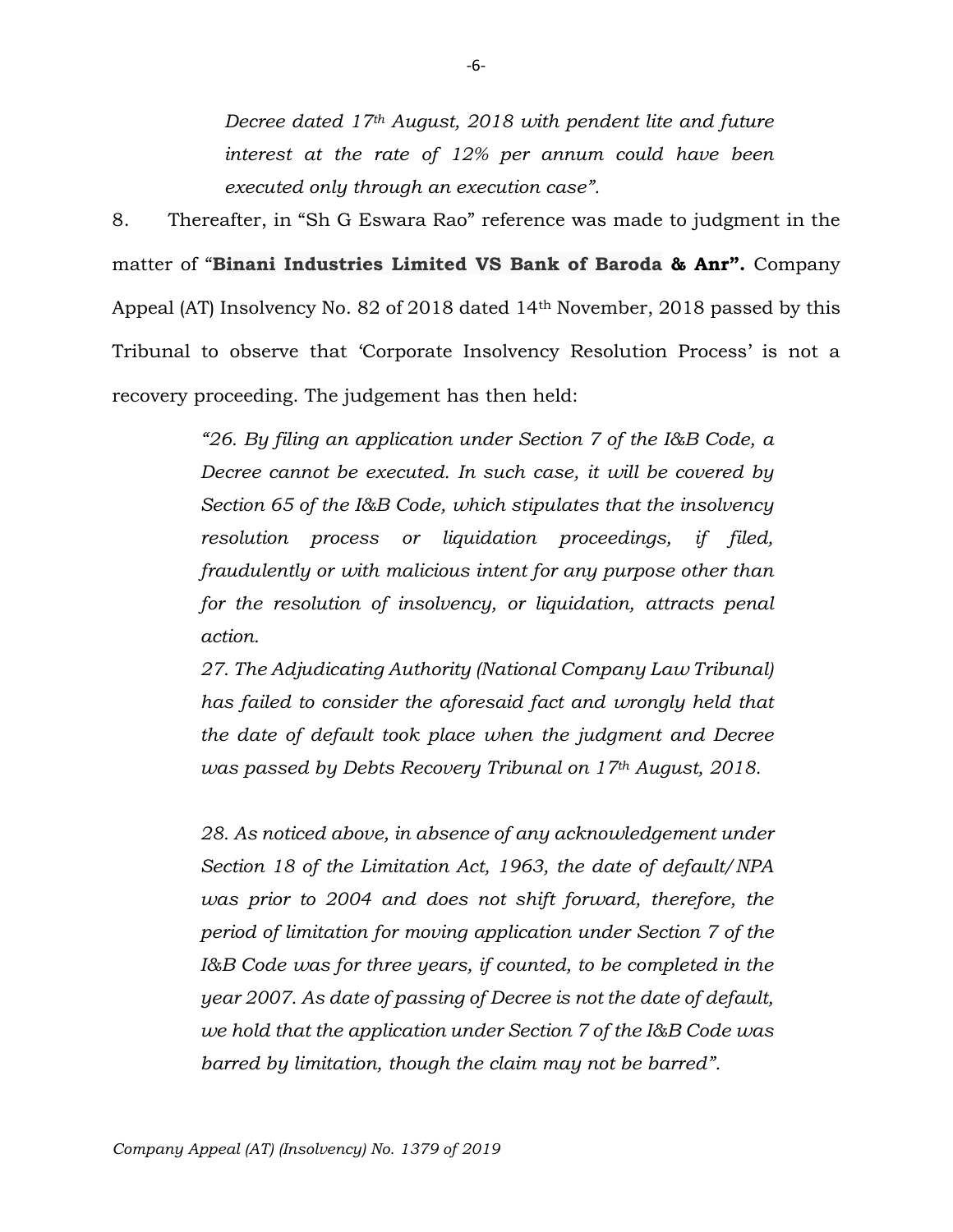9. Considering the judgment of this Tribunal in "Sh G Eswara Rao"**,** when the present set of facts are seen it is apparent that the judgment applies to the present set of facts also.

10. The Learned Counsel for the Respondent however, submitted that in the judgment of "Sh G Eswara Rao" although this Tribunal referred to the judgment of "Vashdeo R. Bhojwani" (Supra) and reproduced some part of the judgment, there is no discussion of the judgment. The Learned Senior Counsel stated that if that judgment is seen, it shows that the Hon'ble Supreme Court has observed that the limitation would be ticking from the date of recovery certificate. It is argued that even in that matter the Corporate Debtor was declared NPA on 23. 12. 1999 and recovery certificate dated 24th December, 2001 was issued and in last part of Para 4 of the Judgment, it was observed that when recovery certificate was issued, the same injured effectively and completely the Appellant's rights as a result of which the limitation had begun ticking. Learned Senior Counsel is suggesting that the Judgment holds that limitation will start running from the date of Recovery Certificate for application under Section 7 of I&B Code. It is stated that Section 3(10) of I&B Code shows that "Creditor" includes a "decree-holder".

11. We do not agree with this submission of the Ld. Senior Counsel for Respondent. To understand, it would be appropriate to reproduce the judgment of the Hon'ble Supreme Court in the matter of "Vashdeo R. Bhojwani" (Supra) which is not very long: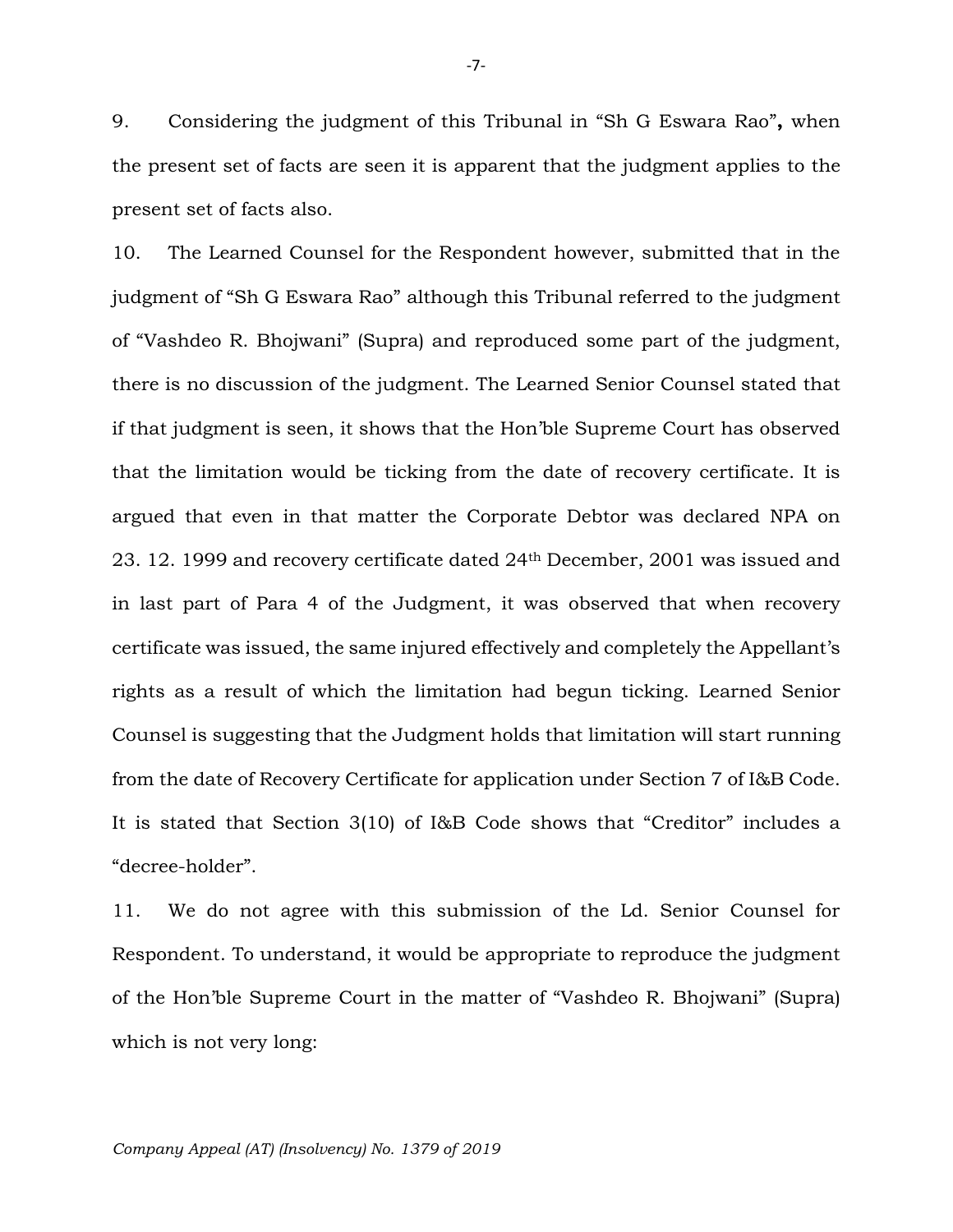*"1. In the facts of the present case, at the relevant time, a default of Rs. 6.7 Crores was found as against the Respondent No. 2. The Respondent No. 2 had been declared a NPA by Abhyudaya Co-operative Bank Limited on 23.12.1999. Ultimately, a Recovery Certificate dated 24.12.2001 was issued for this amount. A Section 7 petition was filed by the Respondent No. 1 on 21.07.2017 before the NCLT claiming that this amount together with interest, which kept ticking from 1998, was payable to the respondent as the loan granted to Respondent No. 2 had originally been assigned, and, thanks to a merger with another Cooperative Bank in 2006, the respondent became a Financial Creditor to whom these moneys were owed. A petition under Section 7 was admitted on 05.03.2018 by the NCLT, stating that as the default continued, no period of limitation would attach and the petition would, therefore, have to be admitted".*

*2. An appeal filed to the NCLAT resulted in a dismissal on 05.09.2018, stating that since the cause of action in the present case was continuing no limitation period would attach. It was further held that the Recovery Certificate of 2001 plainly shows that there is a default and that there is no statable defence.*

*3. Having heard learned Counsel for both parties, we are of the view that this is a case covered by our recent judgment in "B.K. Educational Services Private Limited vs. Parag Gupta and Associates", 2018 (14) Scale 482, para 27 of which reads as follows: -*

> *"27. It is thus clear that since the Limitation Act is applicable to applications filed under Sections 7 and 9 of the Code from the inception of the Code, Article 137 of the Limitation Act gets attracted. "The right to sue", therefore, accrues when a*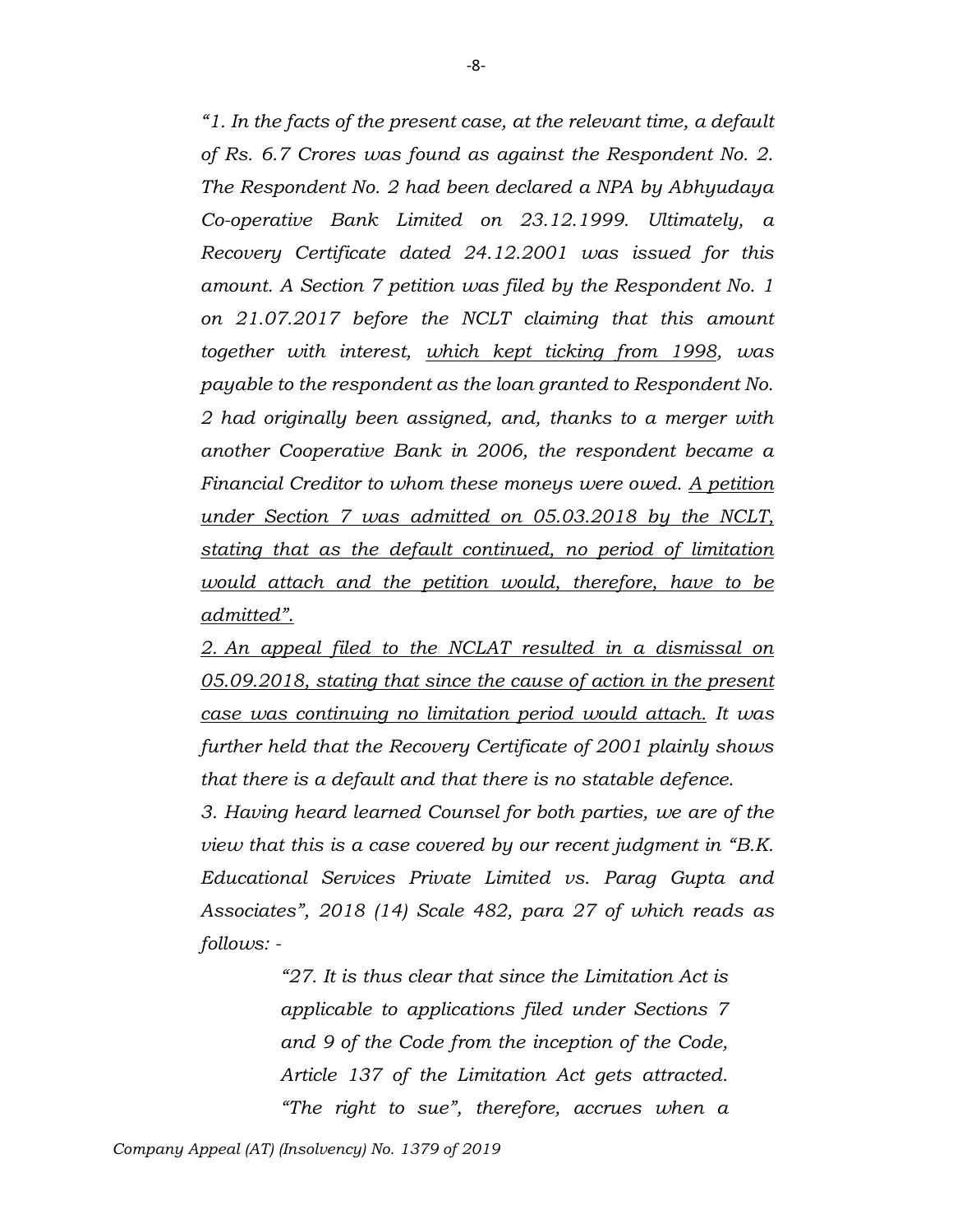*default occurs. If the default has occurred over three years prior to the date of filing of the application, the application would be barred under Article 137 of the Limitation Act, save and except in those cases where, in the facts of the case, Section 5 of the Limitation Act may be applied to condone the delay in filing such application."*

*4. In order to get out of the clutches of para 27, it is urged that Section 23 of the Limitation Act would apply as a result of which limitation would be saved in the present case. This contention is effectively answered by a judgment of three learned Judges of this Court in "Balkrishna Savalram Pujari and Others vs. Shree Dnyaneshwar Maharaj Sansthan & Others", [1959] supp. (2) S.C.R. 476. In this case, this Court held as follows:*

> *"… … . In dealing with this argument it is necessary to bear in mind that S. 23 refers not to a continuing right but to a continuing wrong. It is the very essence of a continuing wrong that it is an act which creates a continuing source of injury and renders the doer of the act responsible and liable for the continuance of the said injury. If the wrongful act causes an injury which is complete, there is no continuing wrong even though the damage resulting from the act may continue. If, however, a wrongful act is of such a character that the injury caused by it itself continues then the act constitutes a continuing wrong. In this connection it is necessary to draw a distinction between the injury caused by the wrongful act and what may be described as the effect of the said injury. It is*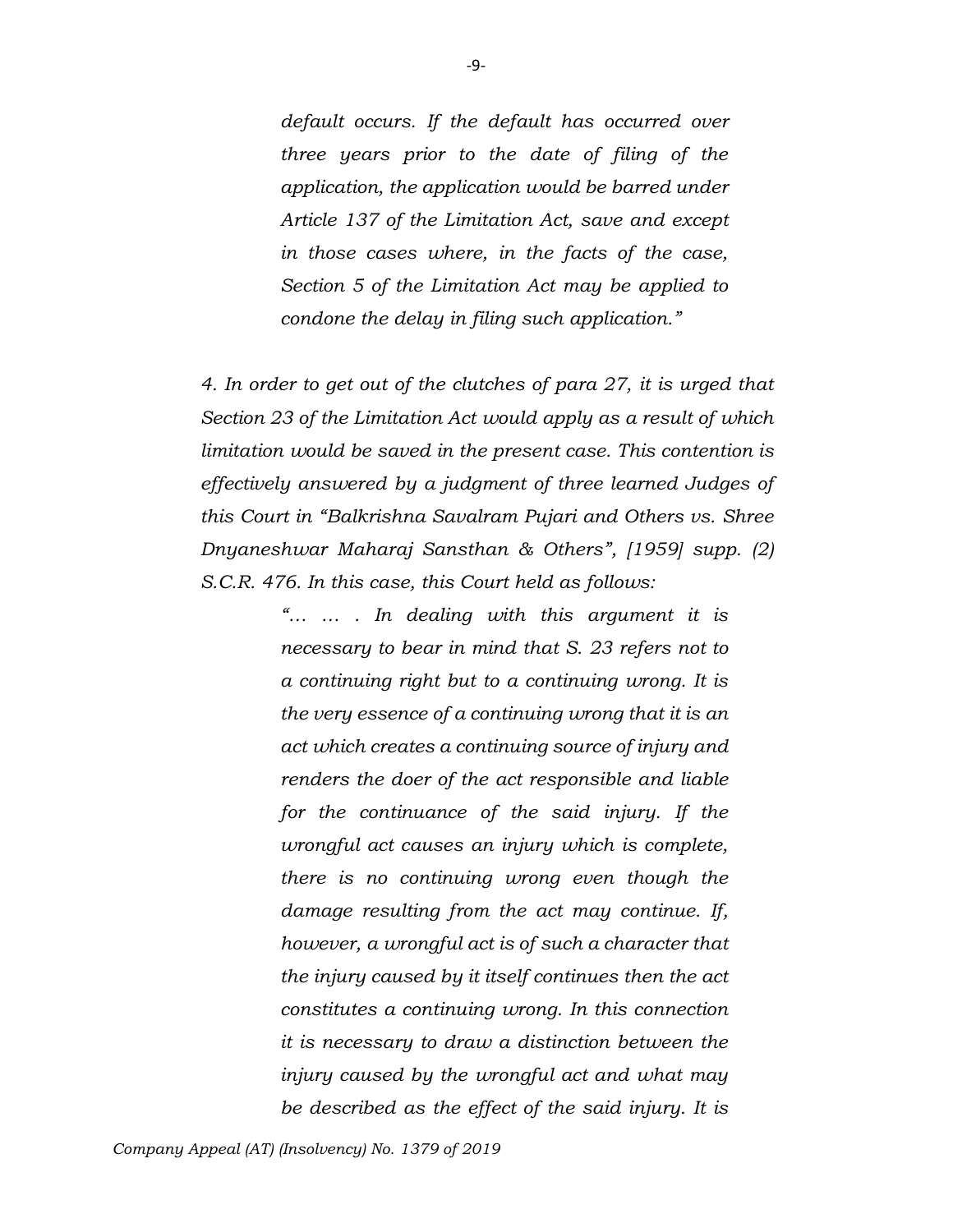*only in regard to acts which can be properly characterized as continuing wrongs that S. 23 can be invoked. Thus considered it is difficult to hold that the trustees, act in denying altogether the alleged rights of the Guravs as hereditary worshippers and in claiming and obtaining possession from them by their suit in 1922 was a continuing wrong. The decree obtained by the trustees in the said litigation had injured effectively and completely the appellants' rights though the damage caused by the said decree subsequently continued…."*

 *(At page 496)*

*Following this judgment, it is clear that when the Recovery Certificate dated 24.12.2001 was issued, this Certificate injured effectively and completely the appellant's rights as a result of which limitation would have begun ticking.*

*5. This being the case, and the claim in the present suit being time barred, there is no debt that is due and payable in law. We allow the appeal and set aside the orders of the NCLT and NCLAT. There will be no order as to costs."*

(Emphasis supplied)

12. The "Recovery Certificate" concerned in the present matter relates to the Respondent Co-operative Bank under Section 101 of the Maharashtra Cooperative Societies Act**.** It can be seen that the Financial Creditor had succeeded before Adjudicating Authority & NCLAT on the basis that default continued and no period of limitation would attach.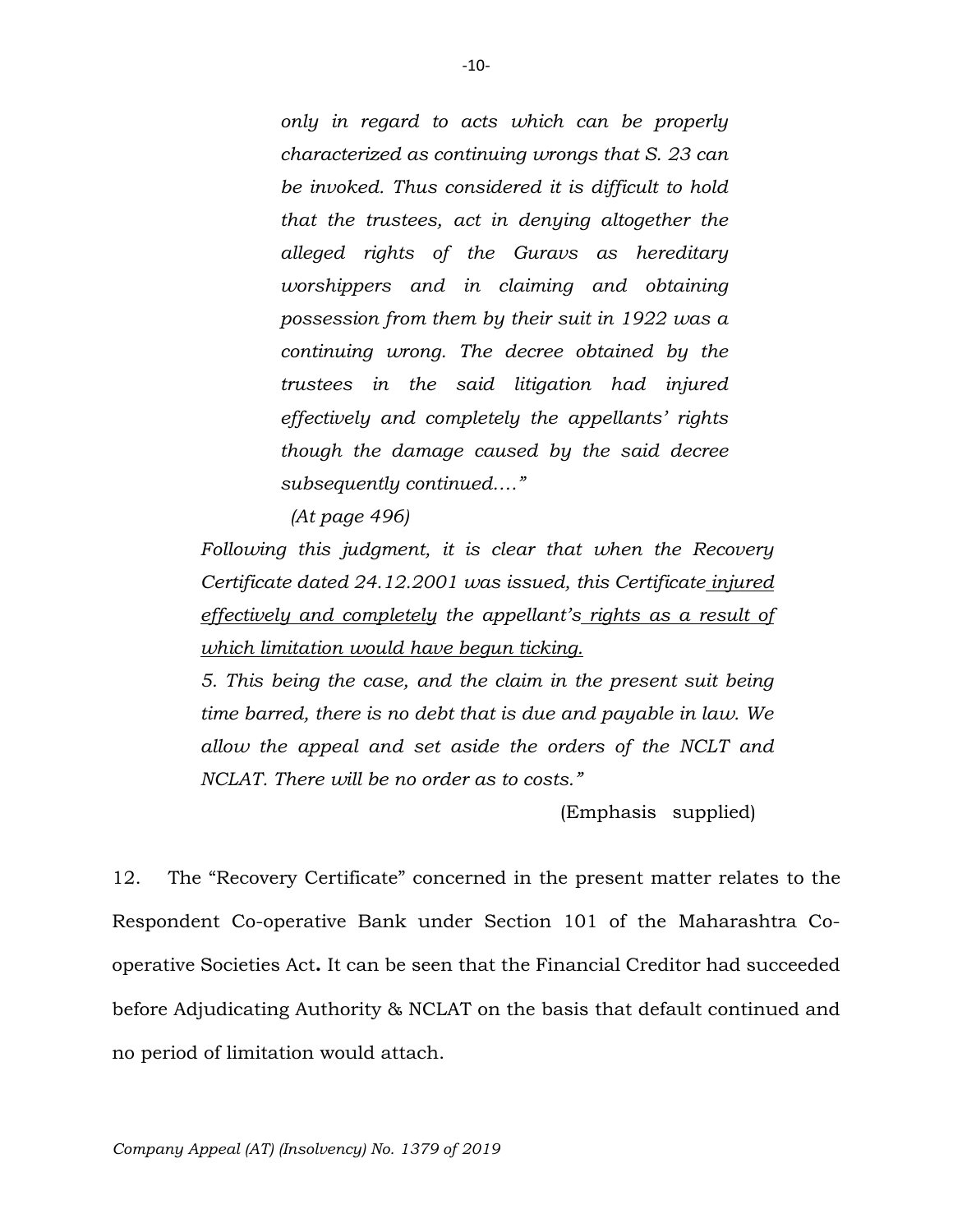13. We have carefully gone through the judgment of the Hon'ble Supreme Court in "Vashdeo R. Bhojwani" and it can be seen that the Hon'ble Supreme Court in Para 3 of the judgment laid stress on its findings in Para 27 of the judgment in the matter of "B.K. Educational Services Pvt. Ltd". (Supra). The observations in concluding part Para 4 of the judgment, have been made by the Hon'ble Supreme Court as it appears that the Financial Creditor in the matter in order to save limitation claimed that Section 23 of the Limitation Act would apply and the limitation would be saved.

The Hon'ble Supreme Court in such context appears to have referred to judgment of Hon'ble Supreme Court in the matter of "Balakrishna Savalram Pujari Waghmare" (Supra) and reproduced part of Paragraph from that judgment. Perusal of that judgment in the matter of "Balakrishna Savalram Pujari Waghmare" shows that the Appellants therein had been claiming right of hereditary worshipers at "Shree Dhyaneshwar Maharaj Sansthan, Alandi" and had dispute with the Trustees of the Said Sansthan. That judgment shows there were various litigations between the parties. In that context, the question of limitation was discussed in Para 31 of that judgment. That judgment is dated 26th March, 1959 and Article 120 referred in Para 31 of that judgment was naturally in that context of then applicable Limitation Act of 1908 which is corresponding to present Article 113 of Limitation Act 1963. Present Article 113 relates to any suit for which no period of limitation is provided elsewhere in that schedule. Section 23 referred in Para 31 of that judgment in the matter of "Balakrishna Savalram Pujari" under the earlier Act of 1908 is corresponding to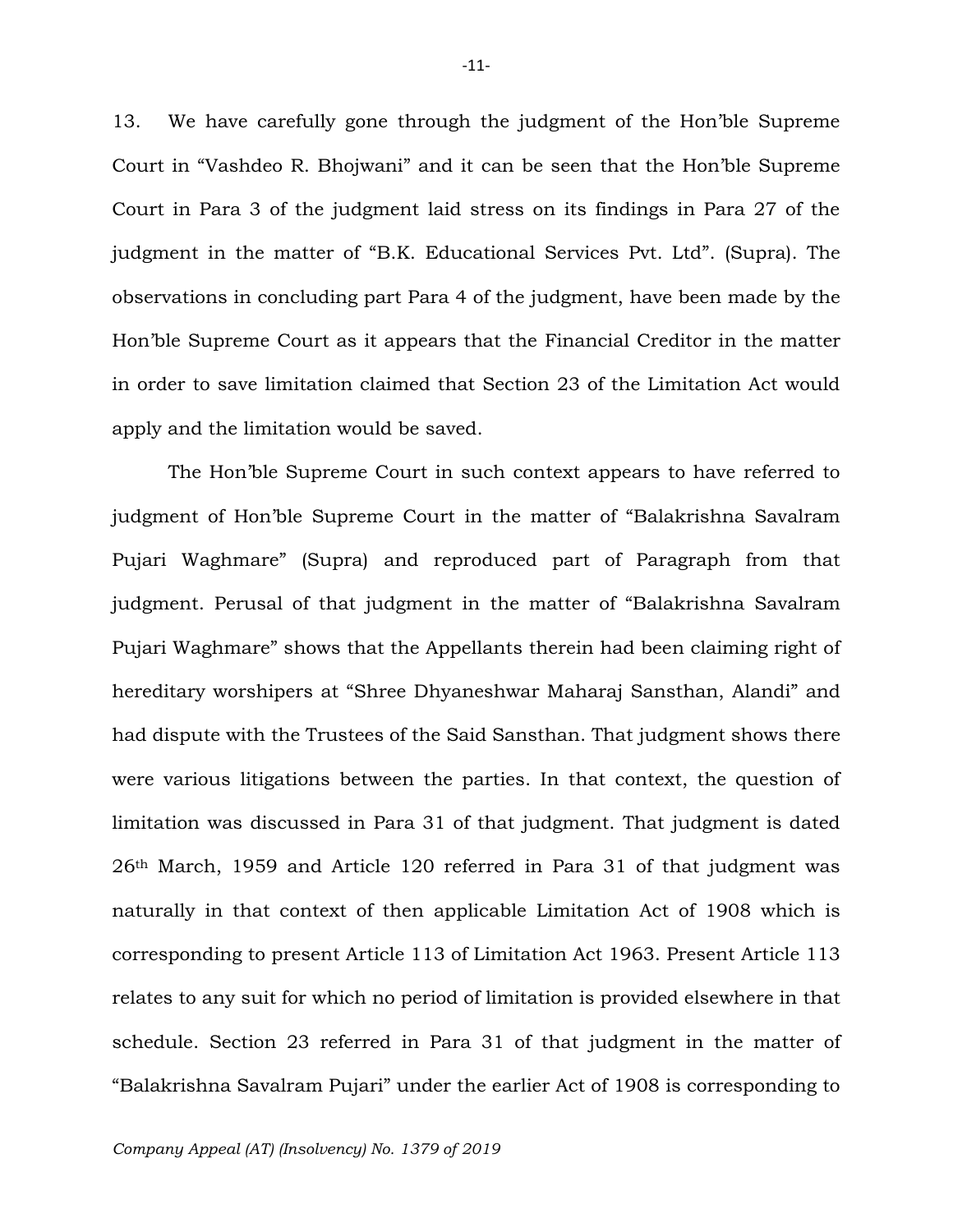present Section 22 relating to "Continuing breaches & torts" in the Limitation Act 1963.

Section 23 of Limitation Act 1908 read as under:

*"23. Continuing breaches and wrongs. In the case of a continuing breach of contract and in the case of a continuing wrong independent of contract, a fresh period of limitation begins to run at every moment of the time during which the breach or the wrong, as the case may be, continues."*

Article 120 of Limitation Act 1908 read as under:

"THE FIRST SCHEDULE. - contd.

FIRST DIVISION: SUITS-contd.

| Description of suit.                                                                         | Period of limitation. | Time from which period beings to run. |
|----------------------------------------------------------------------------------------------|-----------------------|---------------------------------------|
| 120. Suit for which no<br>period of limitation is<br>provided elsewhere in this<br>schedule. | $^{1}$ [Six years]    | When the right to sue accrues.        |

14. Keeping above provisions in view helps understand the context for para 31 of that Judgment, we refer to Para 31 from the judgment of "Balakrishna Savalram Pujari" which reads as under:

> *"31. It is then contended by Mr. Rege that the suits cannot be held to be barred under Article 120 because Section 23 of the Limitation Act applies; and since, in the words of the said section, the conduct of the trustees amounted to a continuing wrong, a fresh period of limitation began to run at every moment of time*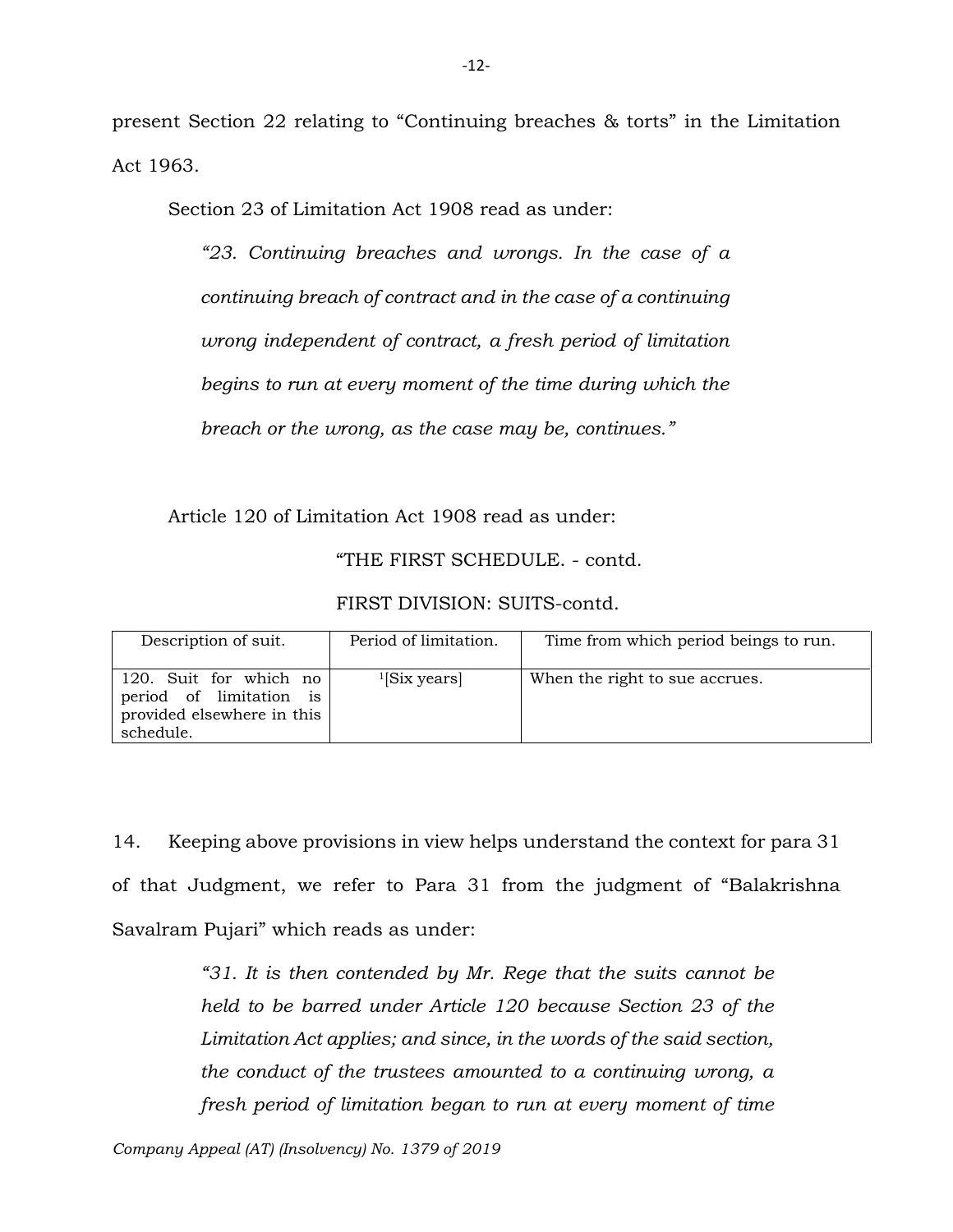*during which the said wrong continued. Does the conduct of the trustees amount to a continuing wrong under Section 23? That is the question which this contention raises for our decision. In other words, did the cause of action arise de die in diem as claimed by the appellants? In dealing with this argument it is necessary to bear in mind that Section 23 refers not to a continuing right but to a continuing wrong. It is the very essence of a continuing wrong that it is an act which creates a continuing source of injury and renders the doer of the act responsible and liable for the continuance of the said injury. If the wrongful act causes an injury which is complete, there is no continuing wrong even though the damage resulting from the act may continue. If, however, a wrongful act is of such a character that the injury caused by it itself continues, then the act constitutes a continuing wrong. In this connection it is necessary to draw a distinction between the injury caused by the wrongful act and what may be described as the effect of the said injury. It is only in regard to acts which can be properly characterized as continuing wrongs that Section 23 can be invoked. Thus, considered it is difficult to hold that the trustees' act in denying altogether the alleged rights of the Guravs as hereditary worshippers and in claiming and obtaining possession from them by their suit in 1922 was a continuing wrong. The Decree obtained by the trustees in the said litigation had injured effectively and completely the appellants' rights though the damage caused by the said Decree subsequently continued. Can it be said that, after the appellants were evicted from the temple in execution of the said decree, the continuance of their dispossession was due to a recurring act of tort committed by the trustees from moment to moment? As soon as the decree was passed and the appellants were dispossessed in execution proceedings, their rights had been completely*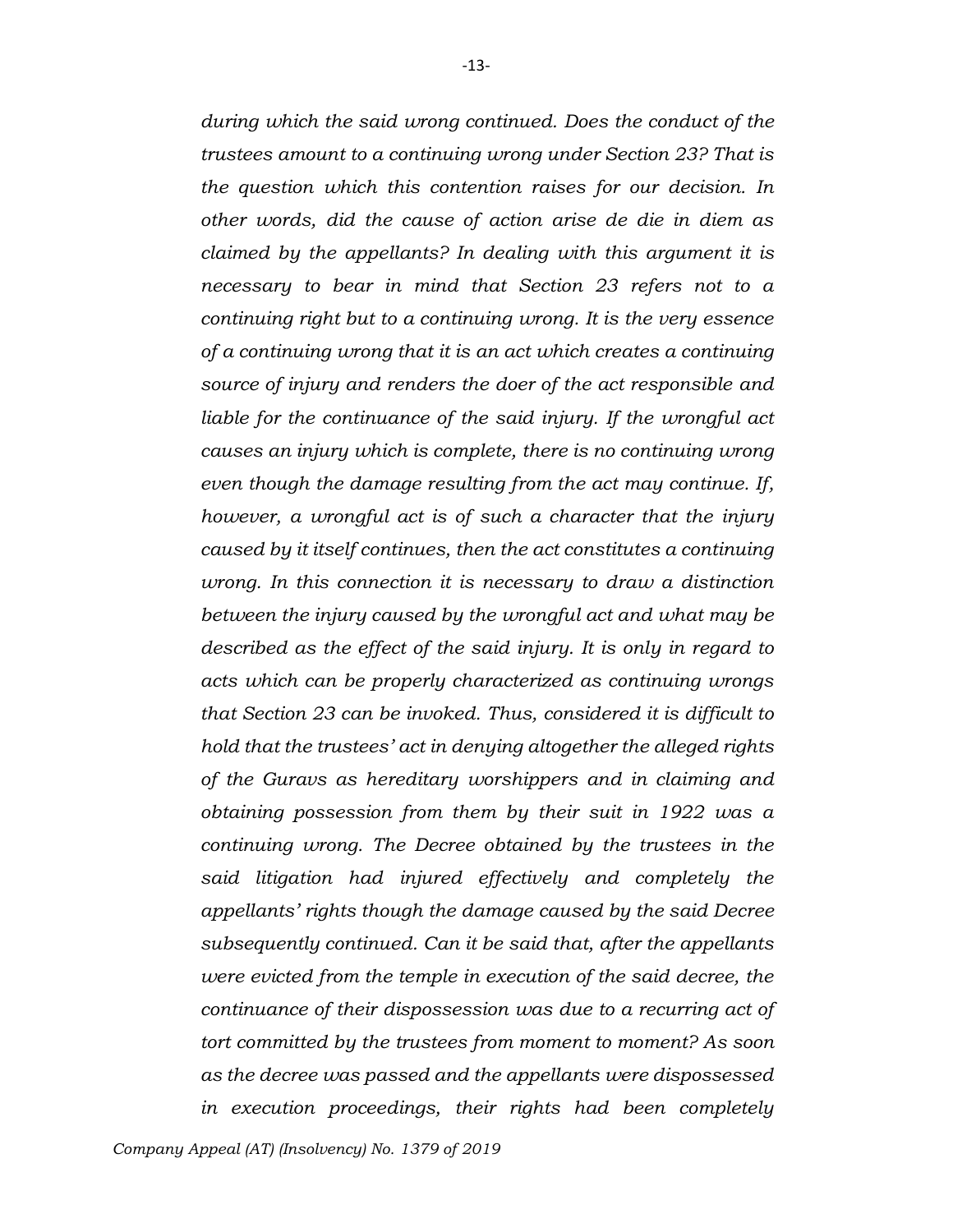*injured, and though their dispossession continued, it cannot be said that the trustees were committing wrongful acts or acts of tort from moment to moment so as to give the appellants a cause of action de die in diem. We think there can be no doubt that where the wrongful act complained of amounts to ouster, the resulting injury to the right is complete at the date of the ouster and so there would be no scope for the application of 23 in such a case. That is the view which the High Court has taken and we see no reason to differ from it"*.

15. It is clear that in that matter, the Appellants tried to claim that there was continuing wrong and the Hon'ble Supreme Court had found that the Decree obtained by the Trustees in the litigation had injured effectively and completely the rights of the Appellants therein even if the damage continued subsequently. 16. Para 1 of the judgment in the matter of "Vashdevo R. Bhojwani" (Supra) Hon'ble Supreme Court shows that the Application filed by the Respondent Bank under Section 7 claimed that the amount together with interest kept ticking from 1998. The last part of Para 4 of the judgment is required to be read keeping this, in view. The Perusal of the judgment shows that Hon'ble Supreme Court did not accept that cause of action in that matter was continuing and no limitation period would attach which was the basis for holding claim to be within limitation in NCLT & NCLAT. Both the Judgments of NCLT & NCLAT were set aside. Hon'ble Supreme Court rather held that the claim was time barred and there was no debt due and payable in Law.

17. We do not accept the argument of the Learned Counsel for the Respondent that judgment in the matter of "Vashdeo R. Bhojwani"(Supra) should be read in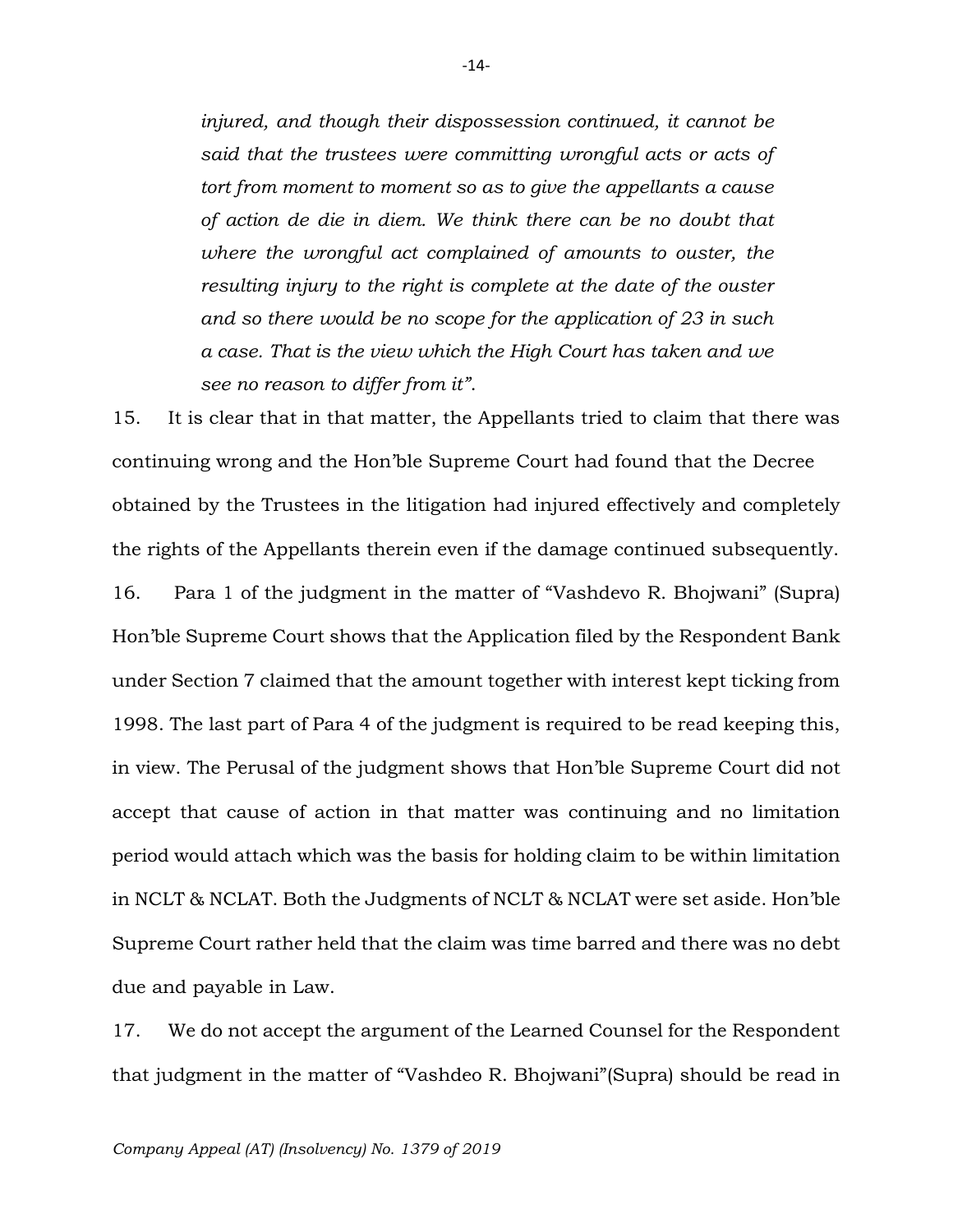a manner to state that limitation would start ticking from date of recovery certificate. On analyzing the Judgment of Hon'ble Supreme Court, we are unable to agree with the Ld. Counsel for Respondent. We are unable to hold that date of N.P.A is to be ignored & limitation is to be counted from Date of Recovery Certificate for Section 7 of I&B Code.

18. It is clear from the judgments of Hon'ble Supreme Court referred by this Tribunal in the matter of "Sh G Eswara Rao" that the applicable provision is Article 137 of the Limitation Act 1963 and the relevant date is date of default for the purpose of Application under Section 7 or Application under Section 9 of Insolvency and Bankruptcy Code, 2016. Once, the time starts running, subsequent filing of the Application to DRT and judgment passed by DRT does not make a difference, for the purposes of provisions of I&B Code.

19. We further reject the submission that because in Section 3(10) of I&B Code in definition of "Creditor" the "decree holder" is included it shows that decree gives cause to initiate application under Section 7 of I&B Code. Section 3 is in Part I of I&B Code. Part II of I&B Code deals with "Insolvency Resolution And Liquidation For Corporate Person", & has its own set of definitions in Section 5. Section 3 (10) definition of "Creditor" includes "financial creditor", "operational creditor" "decree-holder" etc. But Section 7 or Section 9 dealing with "Financial Creditor" and "operational creditor" do not include "decree-holder" to initiate CIRP in Part II. We accept the submissions made by the Learned Counsel for the Appellant and hold that the Application under Section 7 in this matter was time barred and impugned order admitting the Application deserves to be set aside.